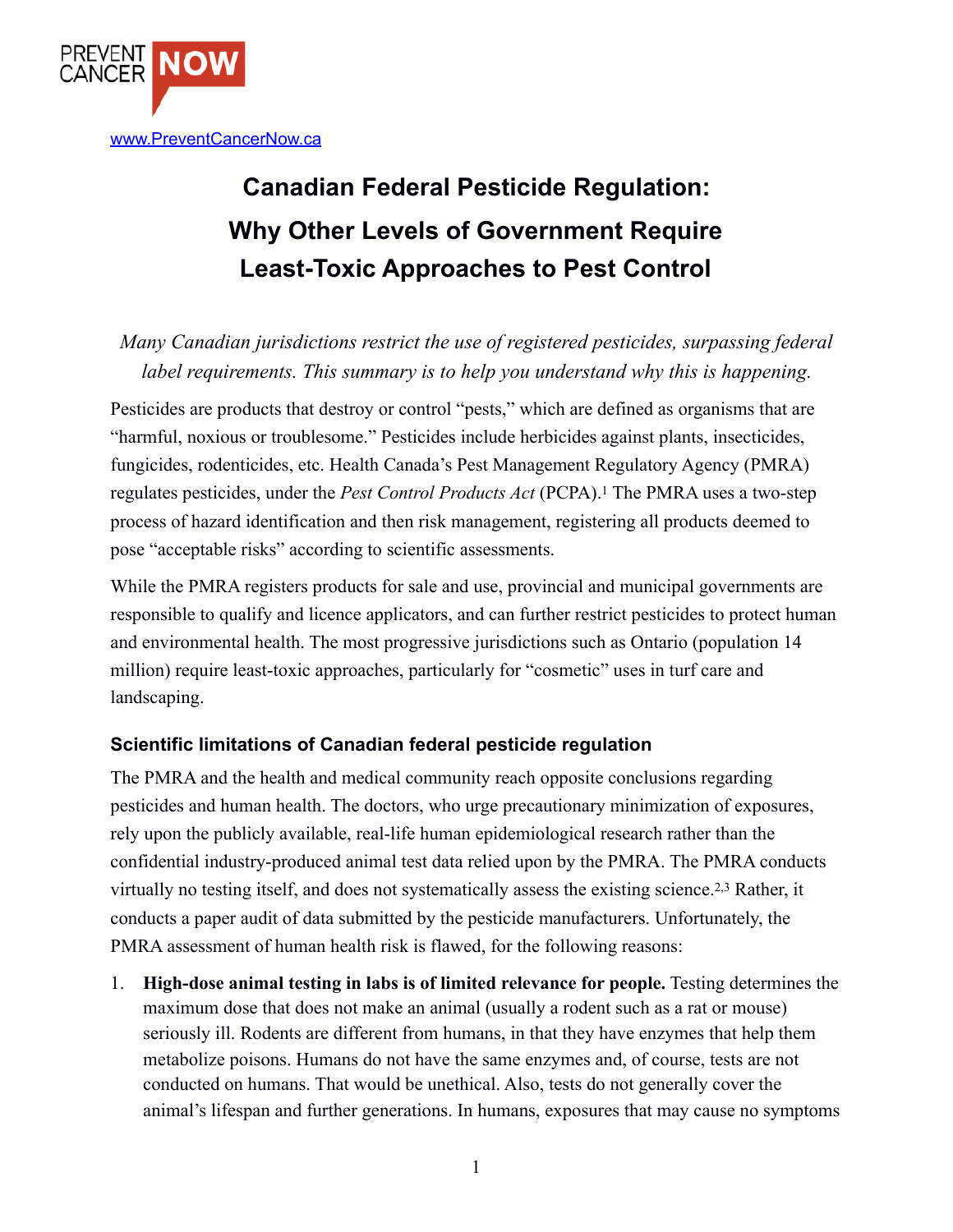in the mother can cause life-long harm to her unborn child, and childhood exposures can cause symptoms in adulthood. Some effects may be passed through generations due to changes in gene expression, called epigenetic effects.

- 2. **Tests do not address low-dose or cumulative effects, as they build up with multiple exposures and over time.** The regulatory system actually dissuades companies from doing low-dose, environmentally relevant testing, because any findings of adverse effects would preclude the product being registered. This highlights the need for independent research. Some health effects occur at doses commonly encountered in the environment, effects that may predispose people to cancers as well as other major chronic diseases. One important mechanism by which this happens is endocrine disruption.
- 3. **No testing is done on endocrine disruption an important mechanism behind [many](http://www.ncbi.nlm.nih.gov/pmc/articles/PMC3138025/)  [pesticides](http://www.ncbi.nlm.nih.gov/pmc/articles/PMC3138025/)' chronic toxicities.** Many pesticides have already been found to disrupt the endocrine or hormone systems.4 Hormones orchestrate every step of development from gestation through the entire lifespan. Endocrine-disrupting chemicals act at extremely low concentrations in the body, and can have different, even opposite effects at higher doses.5 Alterations to hormone levels during critical windows of development can cause permanent changes to children's lives, affecting their intelligence and behaviour, and making them more susceptible to infections, asthma, obesity, diabetes, reproductive failure, cardiovascular disease and cancers. One 2011 study reviewed [endocrine effects of 91 pesticides.](http://www.ncbi.nlm.nih.gov/pmc/articles/PMC3138025/)<sup>4</sup> A second study confirmed previously known androgen (male hormone) effects of some pesticides,<sup>6</sup> while among **previously** untested pesticides nine were anti-androgenic and seven were androgenic. The [US Environmental Protection Agency](http://www.epa.gov/endo/) and the European Union are screening pesticides for effects related to actions of estrogen, androgen, thyroid and other hormones. A [2012 review](http://www.ncbi.nlm.nih.gov/pmc/articles/PMC3365860/) of 845 scientific papers showed evidence that endocrine-disrupting chemicals have adverse health impacts at very low doses in animals and humans.7 The Endocrine Society – a global group of medical science professionals  $8$  – published in 2015 a 150-page updated research review and statement calling for attention to endocrine-disrupting chemicals.5
- 4. **Only active ingredients are tested not the products on the shelf.** Products can contain more than one pesticide ingredient. As well, additives or "formulants" are used in pesticide products to slow metabolism of the active ingredient (i.e., prolong its effect), and to improve spreading and absorption of the product. Additives can do the same when pesticides contact humans. A [2014 study](http://www.hindawi.com/journals/bmri/2014/179691/) found that 8 of 9 common commercial products tested were hundreds of times more toxic to human cells than just the pure pesticide active ingredient without formulants<sup>9</sup>
- 5. **Pesticides are not tested in combination.** While we know that chemicals can act very differently in combination, only single pesticides are assessed in isolation.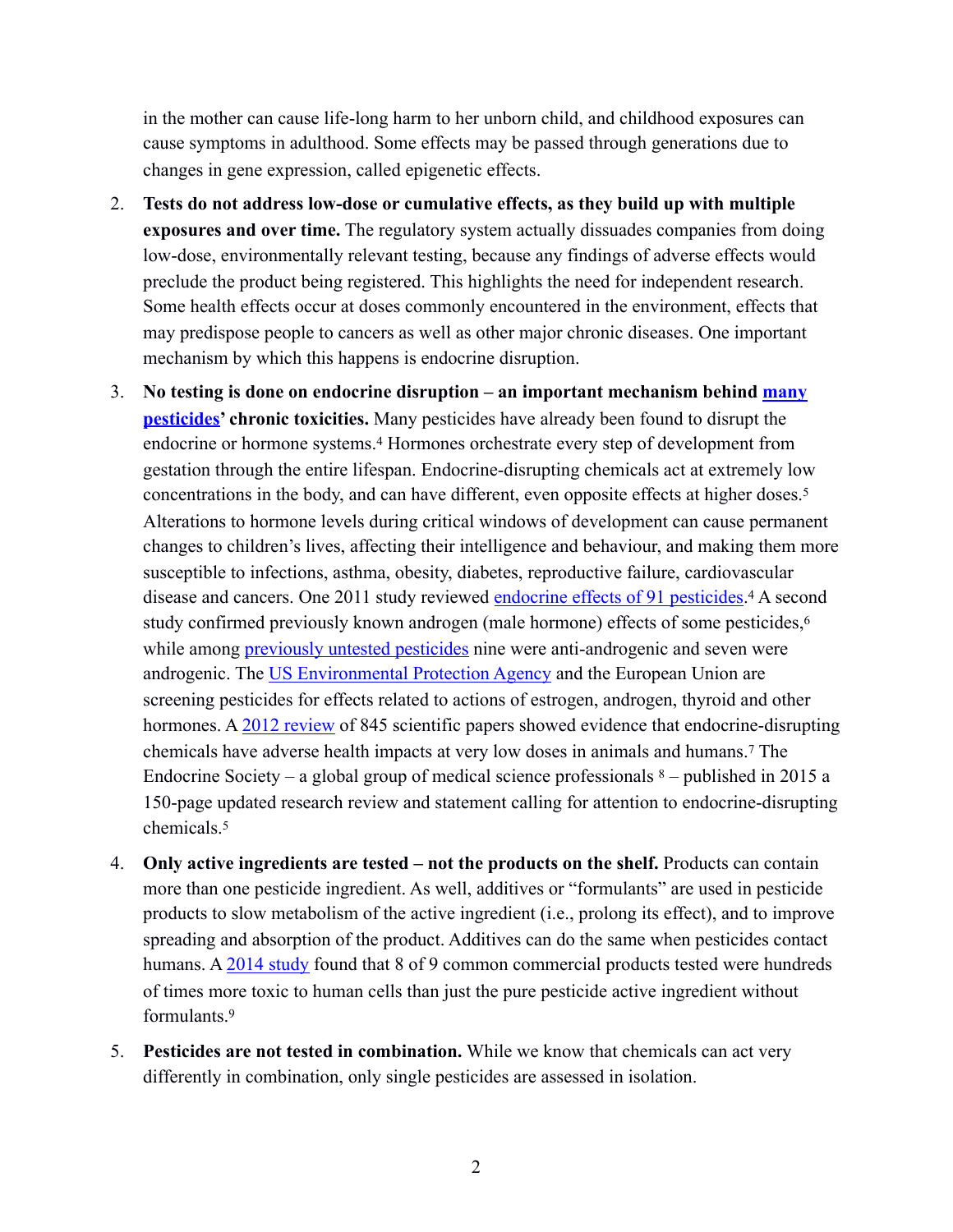- 6. **Pesticide registration is based on all directions being followed.** Even if people make the effort to access the label fine print, instructions are extremely difficult to follow. For example: "avoid inhaling"; "avoid contact with the skin or eyes"; and "apply only when there are no children, pregnant women, elderly persons, pets or animals present."
- 7. **The PMRA does not take into account much of the medical literature.** Methods and standards are developed for systematic review in environmental health (e.g., by the US National Toxicology Program3,10). Real-life study of the effects of pesticides is difficult, and the PMRA dismisses this information as showing only correlation and not as the level of causation requiring protective action. The PMRA is of the opinion that it is virtually impossible to *prove* that chronic pesticide exposures cause harm to humans, leaving the federal regulator relying upon industry-supplied high-dose animal testing. As reported in 2017 in the prestigious journal *Science*, ignoring the majority of the science is the status quo among regulators.11
- 8. **Precautionary Principle is** *not* **up front.** Health Canada and industry groups point out that the Precautionary Principle is incorporated in the *Pest Control Products Act*. In fact, this is quite limited because precautionary approaches are only incorporated late in the process, during risk management, such as determinations of permissible exposures (noted below, an additional margin introduced in 2002, to protect the most vulnerable, is not even being implemented). Application of the Precautionary Principle to the first step – hazard identification – could potentially push the process towards least-toxic choices. On the other hand, industry representatives have been known to turn this approach upside-down, advocating precaution against rushing to remove "tools from the toolbox" before being 100% certain that they are causing substantial harm.

## **Federal audits of Health Canada's pesticide management**

The Federal Commissioner of the Environment and Sustainability in the 2015 audit of pest control products found glaring deficiencies and concerns regarding pesticide registration.12 Some concerns are as follows:

- The PMRA had made little progress since the 2008 audit to limit the duration of some conditional registrations (when pesticide sales are permitted pending further information to complete the assessment). Eight of nine products that had been registered conditionally for a decade or more were neonicotinoids, a class of neurotoxic insecticides that have been linked to Bee Colony Collapse Disorder and the death of other pollinators and aquatic species.
- Under conditional registrations the PMRA permits use of the pesticide without having received and assessed the risk and value assessments to determine the impacts on human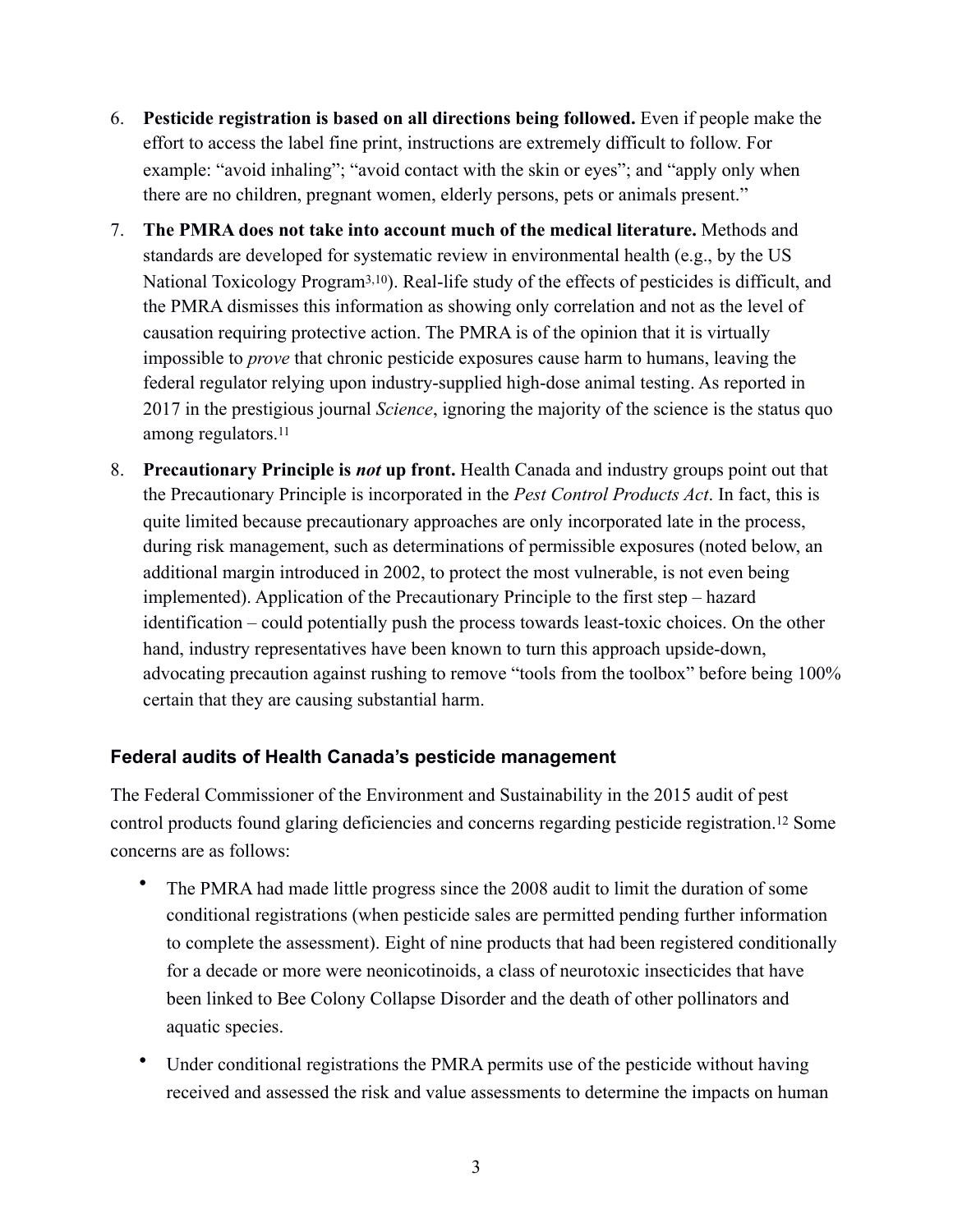health and the environment. At the time, 80 out of 7,000 pesticide products were conditionally registered. None of the industry studies are available to the public until the pesticide is fully registered, and even then an individual must personally visit offices in Ottawa and record relevant information with pen and paper.

- The PMRA has never exercised its authority to cancel a conditional registration when a registrant has failed to satisfy conditions of registration, within a five-year period.
- Re-evaluations of older pesticides are behind schedule.
- Cumulative health impacts have not been addressed when required in the re-evaluations of pesticides.
- It took the filing of a lawsuit before the PMRA began to consider whether special reviews were deemed necessary for pesticides banned since 2013 in OECD countries.
- PMRA has not promptly cancelled the registrations of some pesticides when risks were deemed unacceptable. In one case it took 11 years to cancel the registration of a pesticide after it was determined the risks posed to human health were unacceptable.
- Lengthy phase-out periods have been allowed to occur despite the risks posed to human health of continued use.
- An additional "uncertainty factor" to protect the most vulnerable individuals, introduced to the *Pest Control Products Act* in 2002, is very rarely incorporated in assessments.

For more information, please contact *Prevent Cancer Now*. Info@PreventCancerNow.ca

## **References**

- 1. Legislative Services Branch. Consolidated federal laws of Canada, Pest Control Products Act. (2016). Available at: http://laws-lois.justice.gc.ca/eng/acts/P-9.01/. (Accessed: 9th February 2017)
- 2. Sears, M., Walker, C. R., van der Jagt, R. H. & Claman, P. Pesticide assessment: Protecting public health on the home turf. *Paediatr. Child Health* **11,** 229–234 (2006).
- 3. Whaley, P. *et al.* Implementing systematic review techniques in chemical risk assessment: Challenges, opportunities and recommendations. *Environ. Int.* **92–93,** 556–564 (2016).
- 4. Mnif, W. *et al.* Effect of Endocrine Disruptor Pesticides: A Review. *Int. J. Environ. Res. Public. Health* **8,** 2265–2303 (2011).
- 5. Gore, A. C. *et al.* EDC-2: The Endocrine Society's Second Scientific Statement on Endocrine-Disrupting Chemicals. *Endocr. Rev.* **36,** E1–E150 (2015).
- 6. Orton, F., Rosivatz, E., Scholze, M. & Kortenkamp, A. Widely Used Pesticides with Previously Unknown Endocrine Activity Revealed as in Vitro Antiandrogens. *Environ. Health Perspect.* **119,** 794–800 (2011).
- 7. Vandenberg, L. N. *et al.* Hormones and Endocrine-Disrupting Chemicals: Low-Dose Effects and Nonmonotonic Dose Responses. *Endocr. Rev.* **33,** 378–455 (2012).
- 8. Endocrine Society. Current Scientific Statements. (2015). Available at: [https://www.endocrine.org/](https://www.endocrine.org/endocrine-press/scientific-statements) [endocrine-press/scientific-statements](https://www.endocrine.org/endocrine-press/scientific-statements). (Accessed: 10th February 2017)